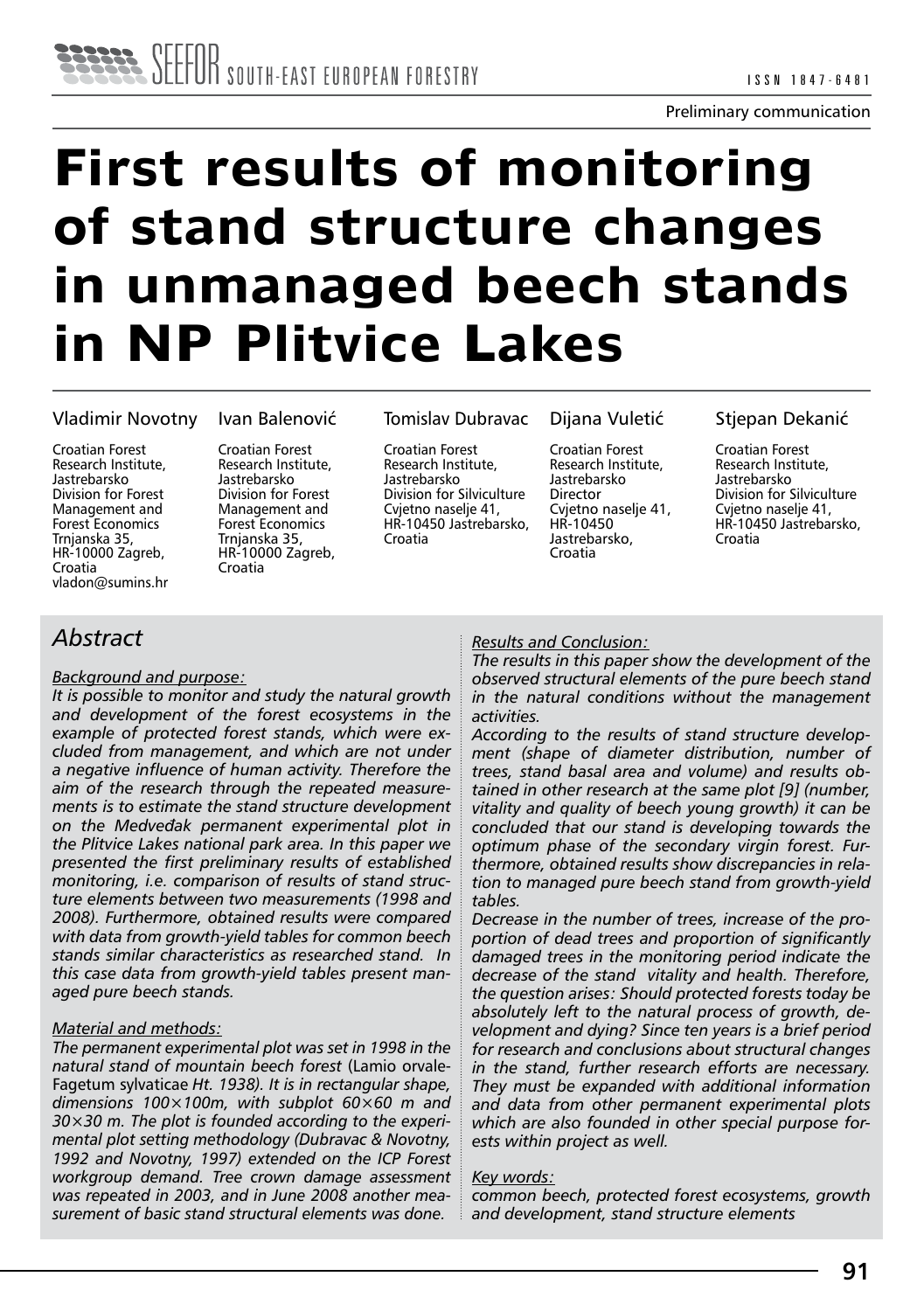## **INTRODUCTION**

Last few decades we are globally witnessing an increasing technological development. One of the results of that process is also a negative influence on the natural resources. Since usually selfish run after "benefit", "development", "progress" and finally "profit" causes negative phenomena, our obligation is at least to try to harmonize ecological, social, economical, and other demands with the natural development of the forest ecosystems [1].

It is well known that many of the human activities endanger forest ecosystems. Specific feature of every single ecosystem is how it reacts and how big the endurance capacity on those problems is. The growth and development of some forest ecosystems are more measurable indicators of ecological and biological influence and relationship parameters as well as anthropological activities in and around them. Protected forest ecosystems are mostly not under a negative influence of human activity, therefore the development of the wildlife as well as any other features of those ecosystems occur in natural life conditions and represent a natural development. That is the reason why such ecosystems are so significant and suitable for scientific research [2- 14]. With help of a continuous monitoring we have a privilege to monitor and study the natural growth and development and in that way come to certain conclusions about the natural development regularities as a potential goal.

In Croatia the development research of some structure elements in protected pure beech stands is best managed in the national park The Plitvice Lakes.

Due to its natural values, the exceptionality of flora and fauna in the harmony with geomorphological figures of sedra and travertine, and because of a large number of water springs, streams, lakes and waterfalls, because of its speciality and uniqueness, the area of The Plitvice Lakes was made a national park. The park was inscribed on the UNESCO world heritage list in 1979, in recognition of its outstanding natural beauty, sensitive for natural changes and direct human activity.

Organized forestry within today's area of the national park has begun during the period of the Military Frontier in 1746. The first data of forest management in Plitvice originate in 1883, when a management plan was established in German. In 1913 "Royal forest management" made a management plan where the whole area was divided into three economic categories (A, B, C). This groundwork regulated that the C- economic category including protection forest zone rules out any intervention in the forests [4].

Development of the forest ecosystems in Plitvice Lakes national park area was the object of research of many authors. After conducted typological researches in 1976, Hren [15] indicates that applied management method was not favorable for the regeneration of the stands. Cestar et al. established four forest reserves (1,347 ha) in the Plitvice Lakes national park from the 1976 to 1986, "Medveđak" in 1976 [16], "Čorkova uvala-Čudinka" in 1977 [17], "Kik-Visibaba" in 1979 and "Riječica-Javornik" in 1986 [18] with the aim of monitoring the development of forests in natural conditions in the national park. In 1984 Klepac suggested an active forest protection [3], and in 1994 recommended ecological forest management that should provide a permanent natural forest regeneration [4]. Lukić and Kružić (1992) researched development of common beech on the Medveđak permanent plot [19]. Krejči and Dubravac (2001) researched the conditions for natural forest regeneration [8]. Dubravac et al. (2004) studied development of structure and continued with researches of natural forest regeneration on two experimental plots in forest reserve Medveđak [9].

Permanent experimental plot in the national park area, that is, inside the "Medveđak" forest reservation, was founded in 1998 with the aim of researching in the "Forest Growth and Development for special means" multidisciplinary project. Project is conceived as a permanent monitoring of special purpose forests, which primarily include forests of national parks and nature parks. Beside from monitoring establishment, project objectives are also studying and analyzing growth and development of special purpose forests and researching of structural changes of those stands.

The basic hypothesis of this paper is that some changes occurred without an anthropological influence in a certain period of time, and that a tree as a unit, and a forest as a whole were growing in natural conditions. The aim of the research is to estimate the stand structure development within the natural development regularities of pure beech stand via repeated measurements on the permanent experimental plot.

In this paper we presented the first preliminary results of established monitoring, i.e. comparison of results of stand structure elements between two measurements (1998 and 2008). Comparison the data of first (1998) and second measurements (2008) gave inside into diameter and height growth, as well as volume and basal area increment during the last ten years.

### **MATERIAL AND METHODS**

Forest reservation "Medveđak" is situated in the north east part of the national park "The Plitvice Lakes" and represents a part of a vast complex of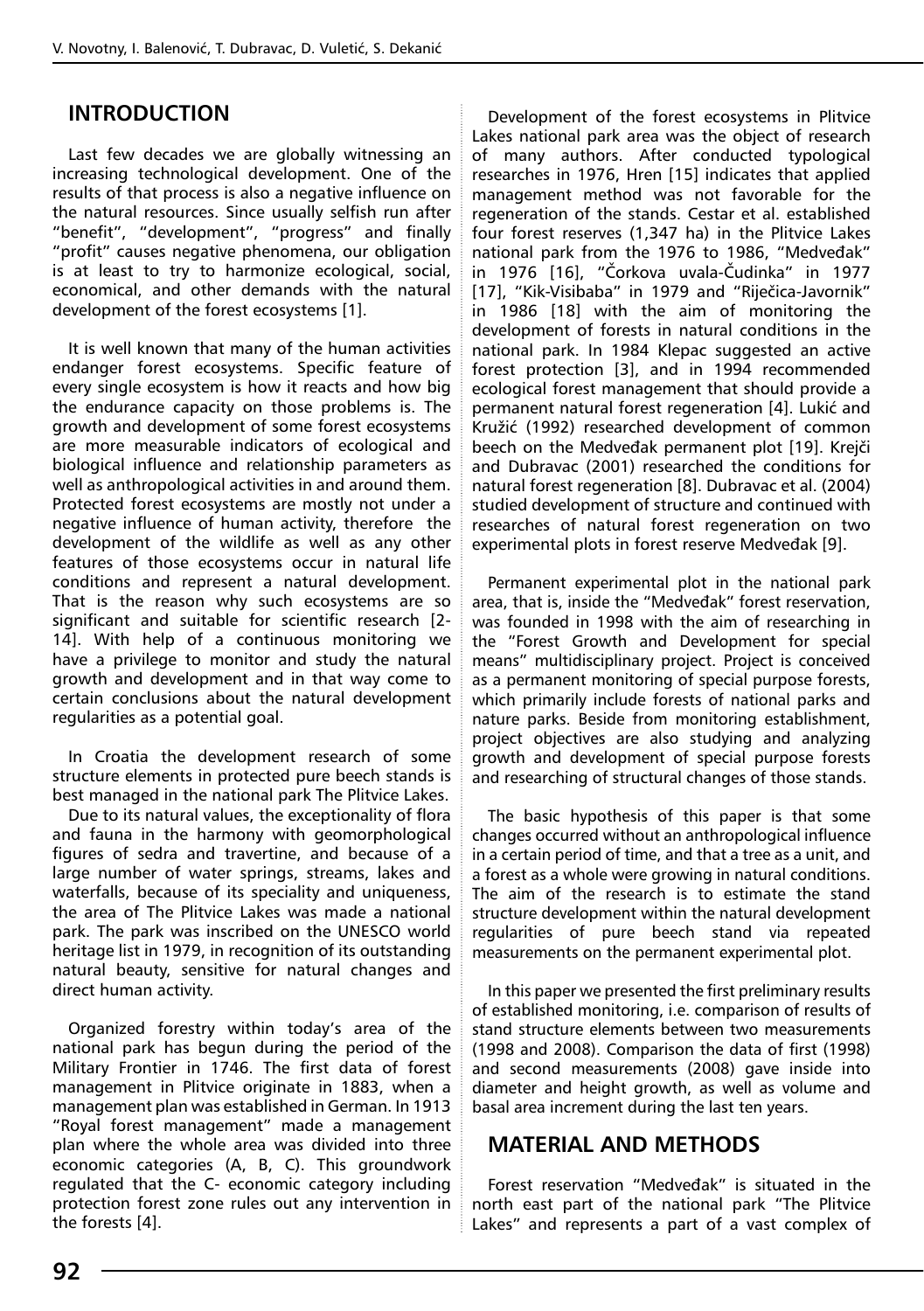beech forests. The whole area of the Plitvica Lakes is abundant mostly with the forest community of mountain beech forest [20].

A very important postulate in choosing a site for placing the permanent experimental plot was finding a stand of very homogenous ecological and structure characteristics, as well as beech density as a researched tree species above 0,8 which is classified to normal stands according to the Forestry management regulations [21]. According to Miletić [22] the stand structure, in the widest sense, is formed out of all elements that make wood mass and dispose it in space.

The plot is set in a natural mountain beech forest stand (Lamio orvale-Fagetum sylvaticae Ht. 1938), of the I-D-10 ecological management type. The plot coordinates are N =  $44^{\circ}53'09''E= 15^{\circ}38'01''$ , with the 570 m altitude, and the terrain is rich with karst sinkholes. The stand represents the pure beech stand from seed with clumped tree formation. The single-layer stand has a uniform structure, full crown closure and medium quality (Figure 1, Figure 2B).

The permanent experimental plot was formed according to the experimental plot establishment methodology applied in the "Ecological- Economic Forest Type Valence" multidisciplinary project [23, 24], extended with the demands of the ICP forest workgroup about minimal size on which measuring and experimental taking can take place presented in horizontal plain.



*Figure 1 Pure beech stand on permanent experimental plot "Medveđak"*

The experimental plot is in rectangular shape with dimensions 100 $\times$ 100 m, and 60 $\times$ 60 m and 30 $\times$ 30 m subplots (Figure 2).

While placing the plot in 1998 every tree has been permanently tagged with a colour, which is, named with a number. Two mutually perpendicular



#### *Figure 2*

*Shape and size of permanent experimental plot (A) and 3D visualization of stand on 60 x 60 m subplot in software EnVision (B)*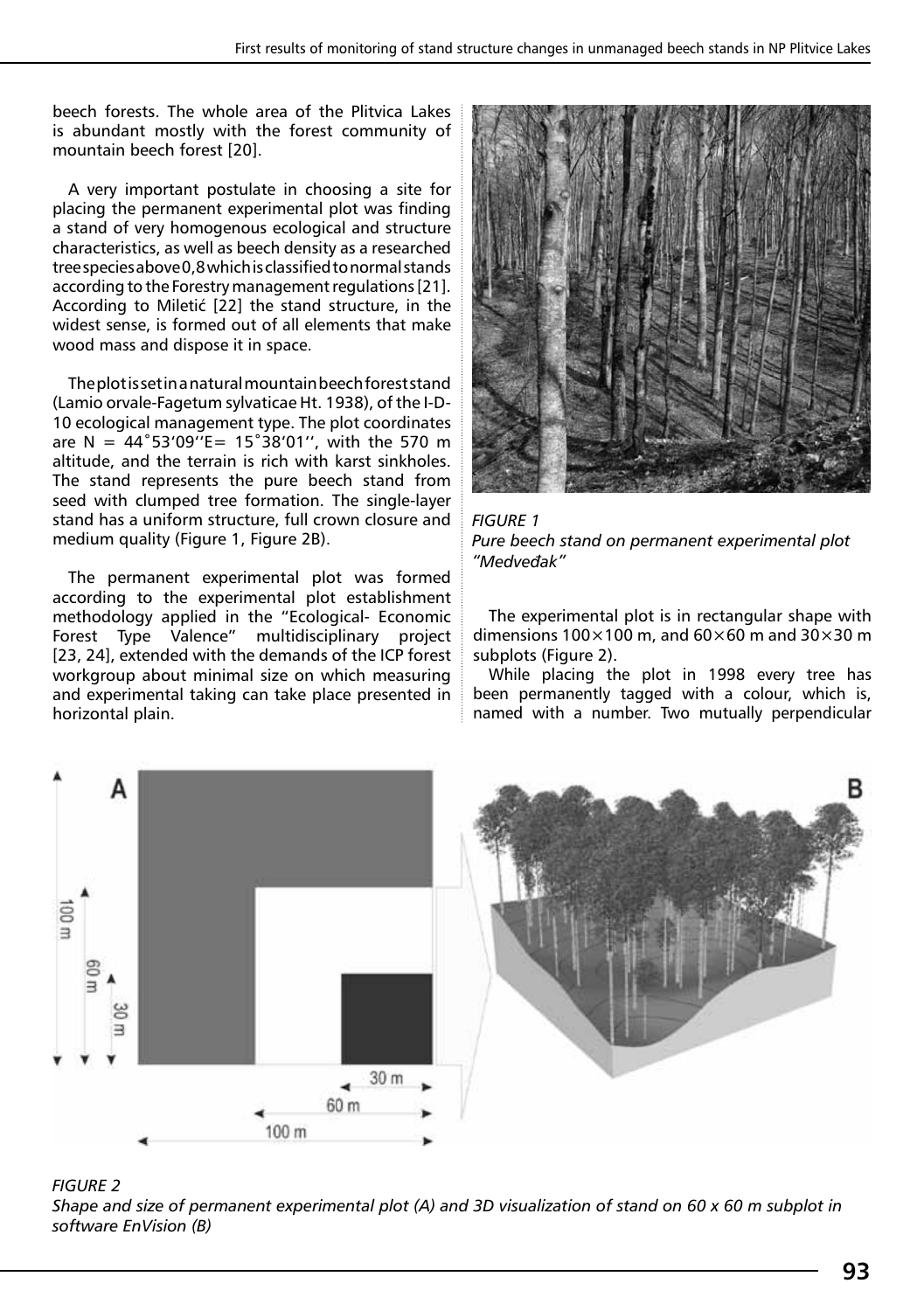diameters at breast height (dbh<sub>1</sub>, dbh<sub>2</sub>) were measured to all trees with diameter at breast height above 10 cm which gave the base for calculating the average diameter at breast height (dbh). The tree height (h) and stem height ( $h_d$ ) were measured to every tree on the permanent experimental plot. Tree age was determined by counting the tree rings on three stumps in the diameter class of mean basal area tree and one stump per diameter classes above and below the diameter class of mean basal area tree. Stand age was then calculated as the arithmetic mean of those five tree ages. The tree crown damage assessment was made according to the method prescribed by ICP Forests. For the trees within the 60 x 60 m map of the crown projected areas was made, and the stand was visualized in the software package EnVision (USDA Forest Service) (Figure 2B). For the purpose of the stand visualization terrain was spatially modelled in ArcMap (ESRI) software using the terrain heights measured by LaserAce 300 measurement device.Tree crown damage assessment was repeated in 2003, and in June 2008 there was another measurement of the necessary stand elements (dbh<sub>1</sub>, dbh<sub>2</sub>, h) on the permanent experimental plot. Also, to every tree within the  $60\times60$  m plot was given a position in the location. Azimuth was determined by a compass and the distance from the plot centre with a distance meter. This way one can get an insight in the spatial formation of trees on the subplot.

All field data of both measurements are registered in the Ecological Management Types of the Republic of Croatia data base [25]. Field data analysis, especially of the first and the second measurement, as well as registering the average diameter at breast height of every measured beech tree in a programme made by means of Excel 2000 professional programme package, produced a beech tree number distribution according to 5 cm thickness degrees. It also presents an overall distribution of tree numbers per hectare on the permanent experimental plot. By tree number distribution per hectare and a formula for basal area a distribution of beech basal area per hectare was obtained, that is, a distribution of the whole basal area per hectare. In order to obtain a volume distribution, i.e. beech volume per hectare, a tree volume tables were calculated for common beech on the experimental plot, both for the first and the second measurement.

The tables were constructed by parameters  $b_0$  and  $b<sub>1</sub>$  of fitted height curves by the Mihajlov formula and a, b and c parameters for common beech from wood volume tables [26]. A tree volume as a diameter at breast height and tree height function is calculated by the Schumacher-Hall formula. Arithmetic mean( *x* ), standard deviation (s), standard error  $(s_{\bar{x}})$ , variation coefficient (CV), and slantness coefficient ( $\beta_1$ ) and flatness coefficient  $(B_2)$  as important biometrical indicators are calculated based on measured data for both measurements [24]. Obtained results were compared with data from growth-yield tables for common beech stands relevant to researched stand. In this case data from growth-yield tables present managed pure beech stands.

## **RESULTS AND DISCUSSION**

According to the results of the tree analysis which were performed in 1998, the age of the mountain beech stand on the given permanent experimental plot in the foundation year is 147 years.

The Table 1 shows the total number of beech trees (N), basal area (G) and volume (V) per hectare on the experimental plot in 1998 and 2008.

Average diameter at breast height (dbh), tree height (h) and volume (v) in both measurements are shown in Table 2.

#### *TABLE 1*

*Stand structure elements of first (1998) and second (2008) measurements* 

| Measurement year |      |          |          |
|------------------|------|----------|----------|
|                  | N/ha | $m^2/ha$ | $m^3/ha$ |
| 1998             | 301  | 43.11    | 656.41   |
| 2008             | 291  | 45.68    | 803,07   |

#### *TABLE 2*

*Average values of diameter at breast height, basal aera and volume of beech trees of both measurements*

| Measurement year | dbh    |      |                |                |
|------------------|--------|------|----------------|----------------|
|                  | cm     | m    | m <sup>2</sup> | m <sup>3</sup> |
| 1998             | 39,3   | 26,9 | 0.14           |                |
| 2008             | TI . I | ،    | 0,16           | 2.47           |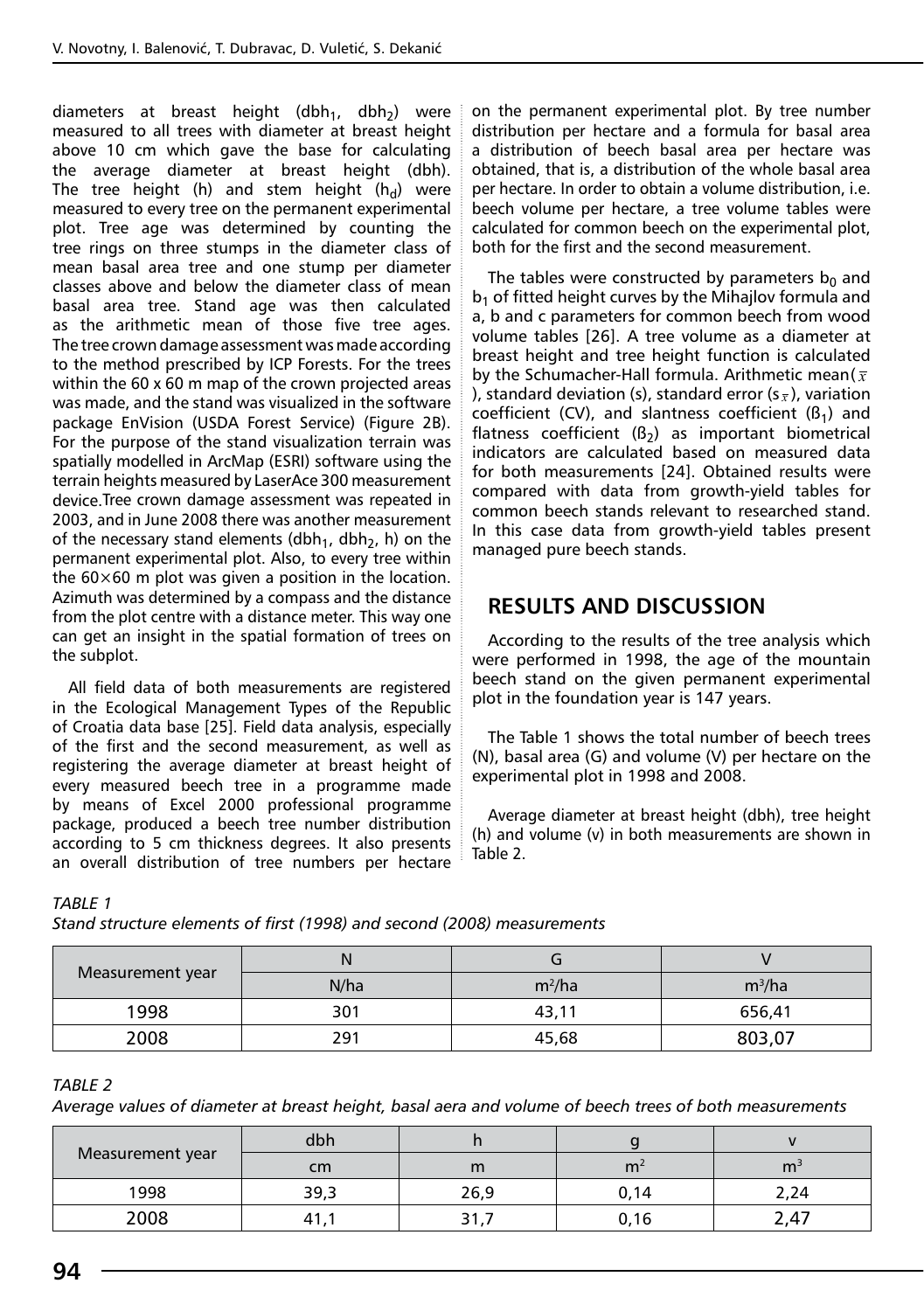Distribution of the total number of common beech trees per hectare arranged by 5 cm diameter degrees in the foundation year and in 2008 is shown in the Figure 3.





*Diameter distributions of beech trees per hectare in both measurements*

Stand height curves that represent stochastic dependence of the tree height by diameter at breast height (dbh) are fitted with Mihajlov formula and shown in the Figure 4. Parameters of fitted stand height curves for both measurements are shown in the Table 3.

#### *TABLE 3*

*Stand structure elements for Common beech according to growth-yield tables [26]*

| Site<br>quality | N                | G    | V        |  |
|-----------------|------------------|------|----------|--|
|                 | N/ha<br>$m^2/ha$ |      | $m^3/ha$ |  |
|                 | 117              | 32,7 | 646      |  |
| II              | 145              | 31,9 | 582      |  |
| Ш               | 186              | 31,3 | 505      |  |
|                 | 223              | 29,6 | 413      |  |

Tree volume tables were calculated by  $b_0$  and  $b_1$ parameters of the fitted stand height curves with the Mihajlov formula and a, b and c parameters for ÷



#### *FIGURE 4*

*Stand height curves of common beech superimposed on measured tree heights in both measurements* 



*FIGURE 5 Tree volume tables in 1998 and 2008*

Common beech according to Špiranec [26] were calculated by Schumacher-Hall formula and they are shown in the Figure 5.

Considering the stand age, a positive trend of diameter at breast height, tree height, basal area and tree volume development is expected as well as visible, both individually and summary. The tree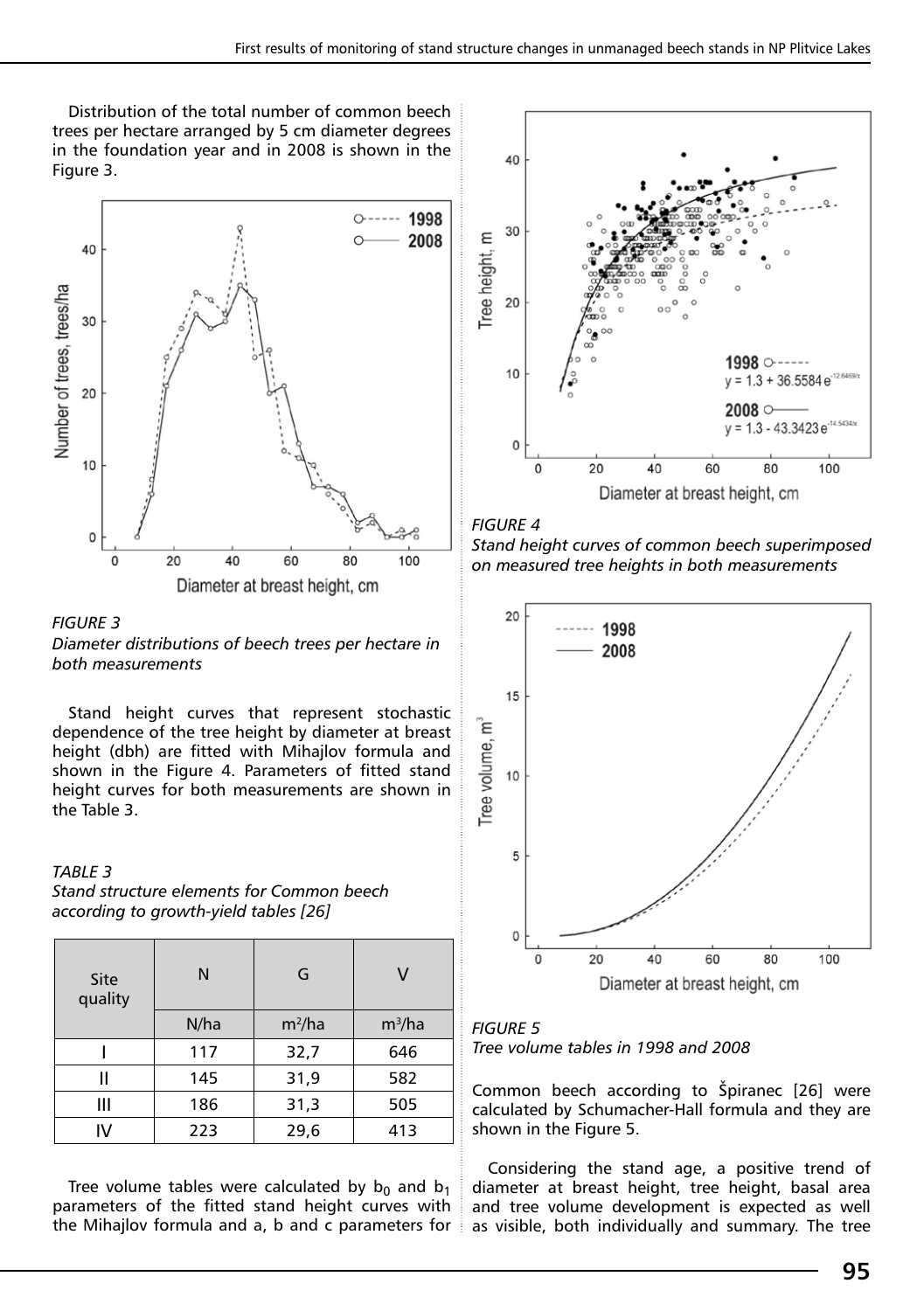*TABLE 5* 

| Measurement<br>year |           | Significance<br>damage |         |      |      |
|---------------------|-----------|------------------------|---------|------|------|
|                     | $0-10 \%$ | $11 - 25%$             | 26-60 % | >60% | (%)  |
| 1998                | 84,1      | 10,3                   | 4,5     |      | 5,6  |
| 2003                | 67,0      | 15,9                   | 6,8     | 10,3 | 17,1 |

| IADLE J                                                     |  |
|-------------------------------------------------------------|--|
| Crown damage of a common beech on the monitored plot sample |  |

number decrease is also both expected and logical in the given time. It results with also a logical positive shift of the observed elements stand height curves or tariff sequences. Therefore it can be said that diameter, height and volume increase is evident.

Comparing the values of the researched elements to the data from yield tables according to Špiranec [26] for a 157 year old beech with site quality from I to IV (Table 4), a significant deviation is visible. The differences in comparison of tree numbers, basal area and volume per hectare are significant, while the comparison differences of average diameter at breast height and medium stand tree height are smaller. At the same time the values of the diameter at breast height and the researched stand height are almost identical to the average values for the 159 year old beech on the IV site quality, according to Špiranec [26].

Observing the total volume (Table 1) as tree number function, diameter at breast height and tree height and its development as a time function, one can come to a conclusion that there is a large current annual volume increment (14,7  $m^3/ha$ ) as well as its increase percentage (2,23 %) considering the age of the researched stand.

Considering the fact that the role of the researched stand is not productive but protective, it is more interesting to observe the health condition and vitality. When the results obtained in this research are observed in that way, the conclusions are that in the period of the first as well as the second measurement, there are a too large number of trees and a large volume in the researched area. Therefore the obtained results, about the ground concealment with trees of 96% [8] and about the annual average 1 dead fallen tree and 3,6 dead trees (Figure 6) between two measurements are logical.

Comparing the initial status and the status after the second measurement based on the measured data, we get an insight about the participation of fallen and dead trees in reference to initial state. Decreasing in number of live trees and increased share of dead trees are most noticeable in the range of diameter degree from 17,5 cm to 42,5 cm, and these are trees that are beneath the canopy of dominant trees.

The confirmation of these data is visible also in crown damage analysis in the monitoring period from 1998 to 2003 (Table 5).

An increasing number of considerably damaged trees in a five year period, 5,6 % to 17,1% can be justified by a fact that those trees, to a higher extent, are under the crowns of the dominant trees [9]. Nevertheless the fact is surely concerning and alarming. Due to the competition among trees and without management activities and interventions, the trees die out in a natural process. In our research the case is the same, but it also emphasizes an undeniable fact that it significantly reduces vitality and health condition of the stand.

According to the results of stand structure development (shape of diameter distribution, number of trees, stand basal area and volume) and results obtained in other research at the same plot [9] (number, vitality and quality of beech young growth) it can be concluded that our stand is developing towards the optimum phase of the secondary virgin forest.



*FIGURE 6*

*Number of dead and fallen trees in the total tree number between the two measurements*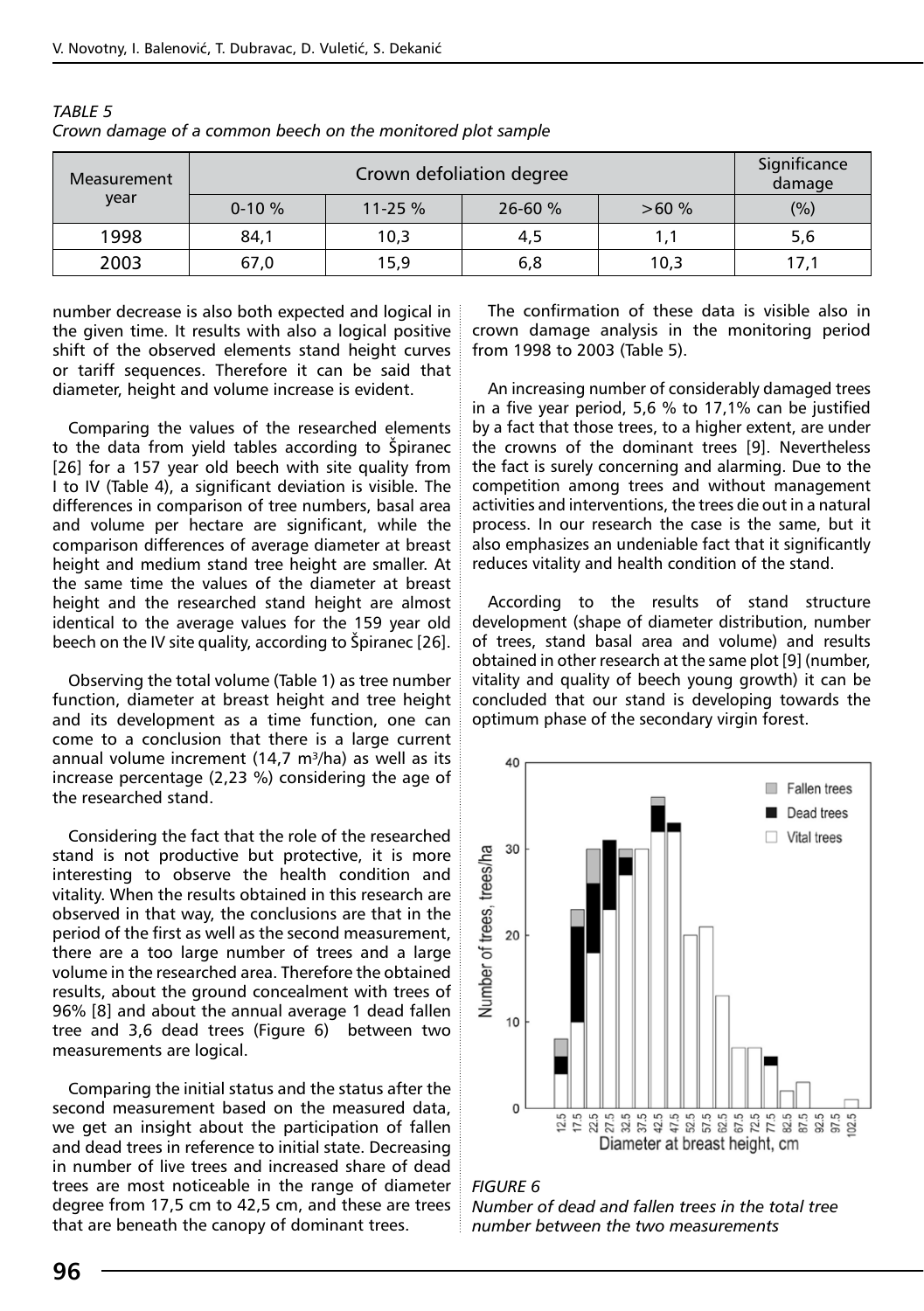As already mentioned, Lukić and Kružić [19] also researched development of stand structural elements on permanent plot in pure beech stand in the forest reserve Medveđak. Results from first (1980) and second measurement (1988) showed no change of the unimodal character of the diameter distribution of beech trees. Furthermore, the number of trees decreased by 6,5% (29 trees), basal area was increased by 6,94% (3,16 m²/ha) and volume by 12,49% (60,62  $m^3/ha$ ). Current annual volume increment of 7,58 m<sup>3</sup>/ ha (1,56%) was found. Juriček [27] also found similar trends in the development of beech stand structural elements. From 1980 to 2004 the number of trees decreased by 25,89%, basal area was increased by 5,82 % and total volume by 31,96%. Current annual volume increment amounted to 9,08 m<sup>3</sup>/ha (Table 6).

Hren [15] conducted research in pure beech virgin forest in optimal phase in Ramino korito where he found even-aged structure in all researched stands. According to his research stand density varied from 371 to 524 trees per hectare, stand basal area was between 45,68 and 49,05 m²/ha, stand volume amounted from 486,91 to 654,89  $m^3/ha$ , and the Dbh of mean beech trees measured from 29,5 to 39,9 cm (Table 6).

Mešković [28] researched a stand structure of virgin beech forest "Mačen do" (BIH) in different development phases. Results for "early" and "late" optimum phases correspond well with the results

obtained in our research (Table 6). Table 6 summarizes some of the published results from the research conducted in optimum phase of virgin beech forests in the SEE region, in the terms of stand density N, stand basal area G, stand volume V and stand current annual volume increment  $(i_1)$ . For some of presented results their repeated measurements are also shown.

## **CONCLUSIONS**

The research area is under a state and international protection. The development of the stand researched structure elements was observed as a time function in almost natural development conditions, with only small or none anthropogenic influence. According to the results of stand structure development (shape of diameter distribution, number of trees, stand basal area and volume) and results obtained in other research at the same plot [9] (number, vitality and quality of beech young growth) it can be concluded that our stand is developing towards the optimum phase of the secondary virgin forest.Comparing the obtained values of the researched structure stands elements to the data from yield tables for managed pure beech stands a significant deviation is visible. Since our researched stand is a special purpose forest whose function is primarily protective rather than productive, besides structural stands elements it is important to observe the health and vitality of stand as well. The

#### *TABLE 6*

| Results of stand structure elements of research conducted in optimum phase of virgin forests |  |  |  |
|----------------------------------------------------------------------------------------------|--|--|--|
|                                                                                              |  |  |  |

| Research area<br>Reference | Measure-<br>ment | Develop-<br>ment<br>phase | Taxa-<br>tion limit<br>(>dbh) | N   | G         | $\vee$             | $I_V$              |          |
|----------------------------|------------------|---------------------------|-------------------------------|-----|-----------|--------------------|--------------------|----------|
|                            |                  | year                      | of virgin<br>forest           | cm  | trees/ha  | $m^2/ha$           | $m^3/ha$           | $m^3/ha$ |
| $[15]$                     | Ramino korito    | 1972                      | Optimum                       | 7,5 | 371 - 524 | $45,68 -$<br>49,05 | 486,91 -<br>654,89 |          |
| $[19]$                     | Medvjeđak 1      | 1990                      | Optimum                       | 7,5 | 447       | 42,37              | 424,64             |          |
| $[19]$                     | Medvjeđak 1      | 1998                      | Optimum                       | 10  | 418       | 45,53              | 485,26             | 7,58     |
| $[27]$                     | Medvjeđak 1      | 2004                      | Optimum                       | 10  | 332       | 43,98              | 653,25             | 9,08     |
| <b>This</b><br>research    | Medvjeđak 2      | 1998                      | Optimum                       | 10  | 301       | 43,11              | 656,41             |          |
| <b>This</b><br>research    | Medvjeđak 2      | 2008                      | Optimum                       | 10  | 291       | 45,68              | 803,07             | 14,7     |
| $[28]$                     | Mačen do         | 2003,<br>2004             | Early<br>optimum              | 5   | 546       | 43,60              | 635,67             | 9,08     |
| $[28]$                     | Mačen do         | 2003,<br>2004             | Late<br>optimum               | 5   | 782       | 56,18              | 890,25             | 9,54     |